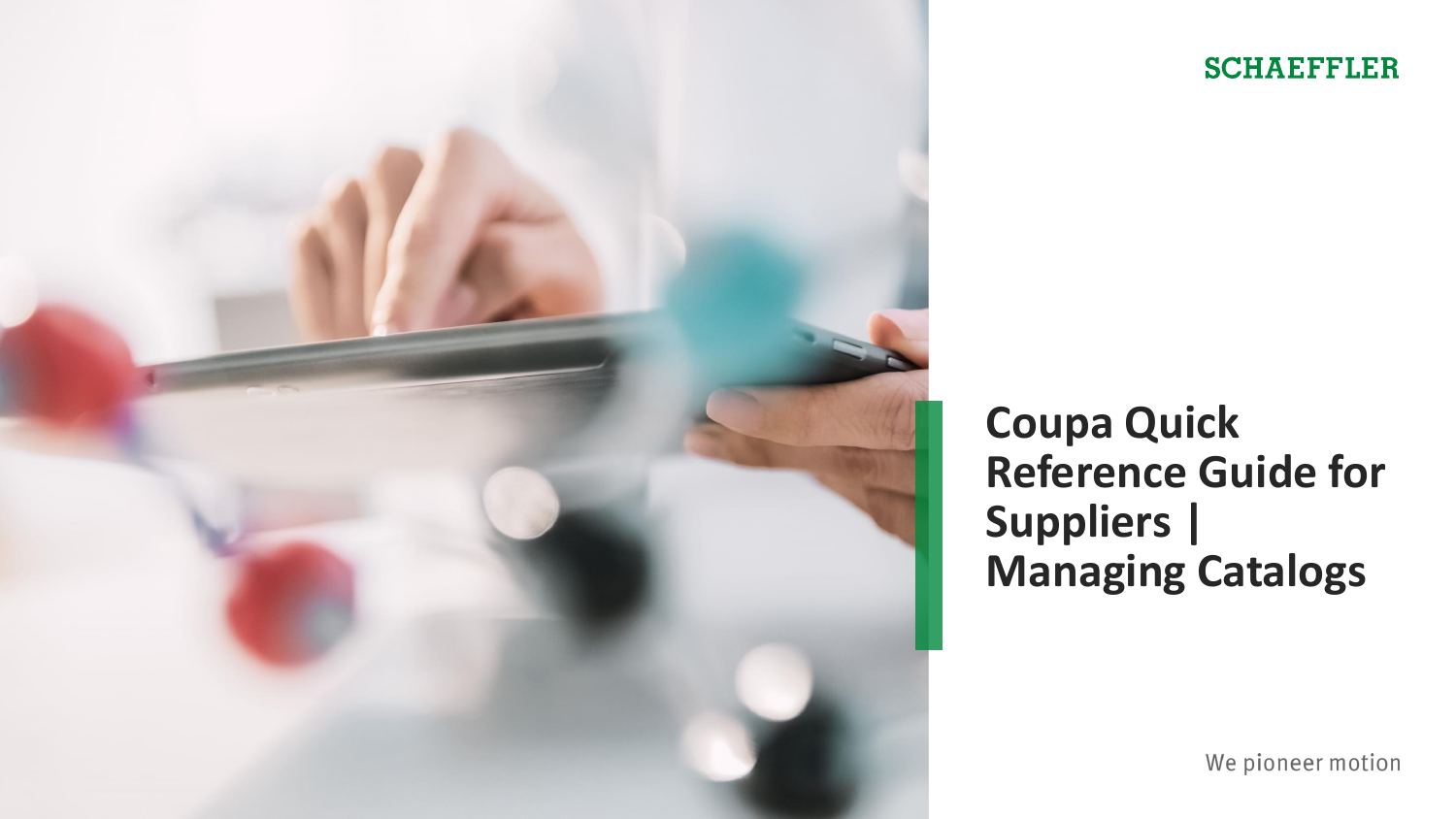# **Managing Catalogs in the Coupa Supplier Portal**

- 1 In case Schaeffler has created for the business a Catalog in Coupa to raise requisitions against, a Catalog will be visible by clicking on the tab *"Catalogs".*
	- At this place you will be able to update and manage the existing Catalog items.
- Please consider to be logged in in the respective "catalog language" if you are creating new catalogs or catalog content. – Example: Please login in system/ user language Italian if you are loading a catalog for Italy with Italian article descriptions.

#### **Note:**

- Please ensure that you have chosen "Schaeffler" as selected customer within the drop down list.
- Please use the language of the catalog/ catalog articles also for logging in since Coupa is using a translation tool that is based on the user language.

2

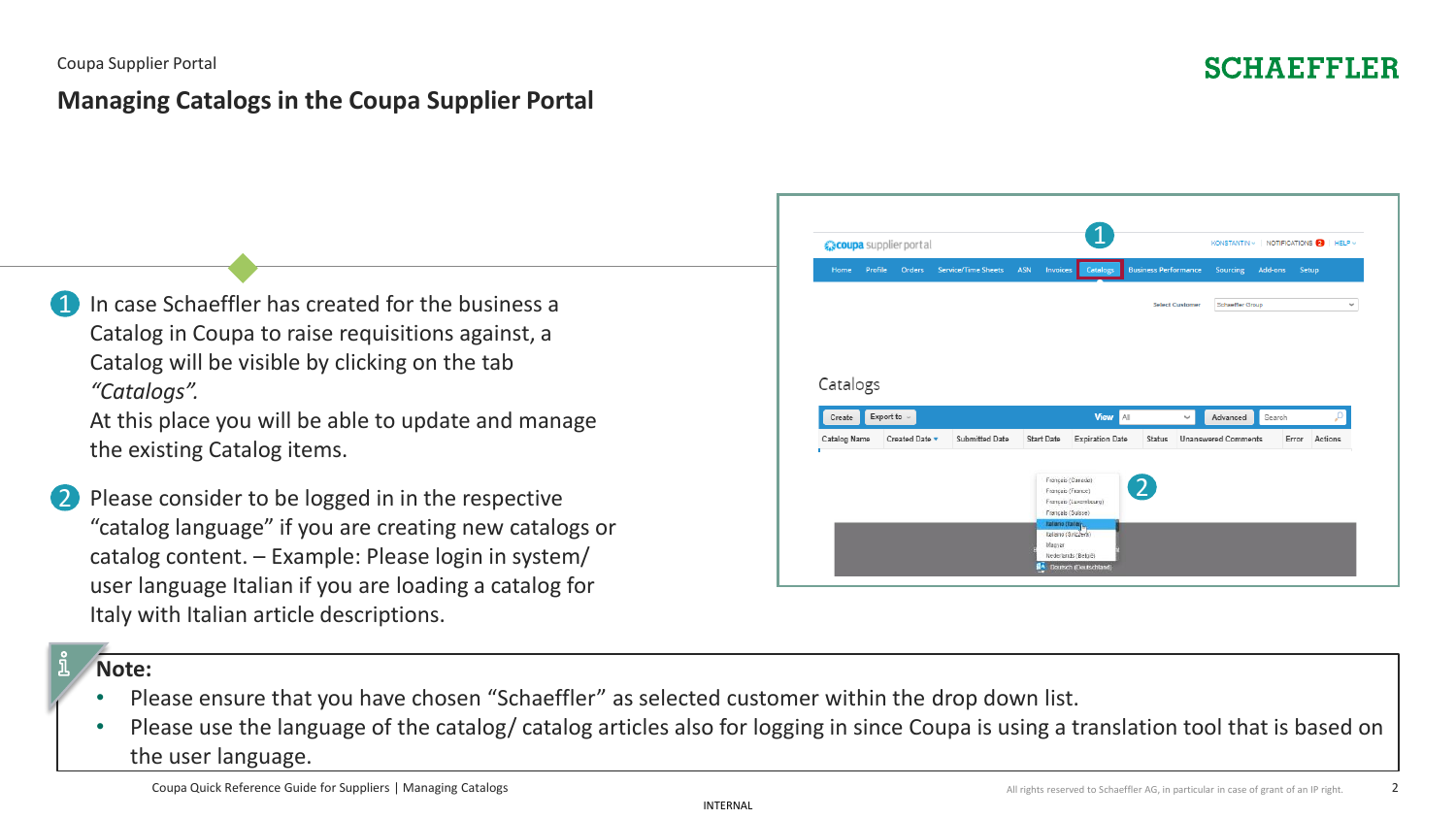## **Create or Edit a Catalog in CSP**

To create a new Catalog, click on the '*Create*' button. **41** 

- If requested, you can change the default Catalog title ([Your Company Name] [Catalog (Number)]) in the mandatory field "Catalog Name" 2
	- Select a start and expiration date for your Catalog
	- Select a currency to be applied to your Catalog items
- To edit a draft Catalog, click on the Edit icon for the respective Catalog. 3

| Create       | Export to v                        |                              |                                                             |                                                                    |                                                  | <b>View</b><br>A                           |                                        | ◡                               | Advanced                   | Search                |                |
|--------------|------------------------------------|------------------------------|-------------------------------------------------------------|--------------------------------------------------------------------|--------------------------------------------------|--------------------------------------------|----------------------------------------|---------------------------------|----------------------------|-----------------------|----------------|
| Catalog Name | Created Date v                     | <b>Submitted Date</b>        |                                                             | <b>Start Date</b>                                                  |                                                  | <b>Expiration Date</b>                     | Status                                 |                                 | <b>Unanswered Comments</b> |                       | Error Actions  |
|              |                                    |                              |                                                             |                                                                    |                                                  |                                            |                                        |                                 |                            |                       |                |
|              |                                    | Luke Consulting              |                                                             |                                                                    |                                                  |                                            |                                        |                                 |                            |                       |                |
|              |                                    |                              |                                                             |                                                                    | Konstantin GmbH - Gmail based Catalog 1 Edit     |                                            |                                        |                                 | Back                       |                       |                |
|              |                                    |                              |                                                             | * Catalog Name Xonstantin GmbH - Gmail b                           |                                                  |                                            |                                        |                                 |                            |                       |                |
|              |                                    |                              | Start Date                                                  | <b>Status Craft</b><br>$\mathfrak{m}$<br>midding                   | about prices become effective<br><b>Solombia</b> |                                            |                                        |                                 |                            |                       |                |
|              |                                    |                              |                                                             | $\mathfrak{m}$<br>Expiration Date (modeling<br>Currency USD $\sim$ | date when relative wines have                    |                                            |                                        |                                 |                            |                       |                |
|              |                                    |                              |                                                             | O Items Changed (O unchanged)                                      |                                                  |                                            |                                        |                                 |                            |                       |                |
|              |                                    |                              |                                                             | ᄽ                                                                  |                                                  | ↖                                          |                                        |                                 |                            |                       |                |
|              |                                    |                              |                                                             | $\circ$<br>Price Increase                                          |                                                  | $\circ$<br>Price Decrease                  |                                        |                                 |                            |                       |                |
|              |                                    |                              |                                                             | Ø                                                                  |                                                  |                                            |                                        |                                 |                            |                       |                |
|              |                                    |                              |                                                             | $\circ$<br>Rejected Items                                          |                                                  | $\circ$<br>Other Fields Updated            |                                        |                                 |                            |                       |                |
|              |                                    |                              |                                                             | NEW                                                                |                                                  | ಾ                                          |                                        |                                 |                            |                       |                |
|              |                                    |                              |                                                             | $\circ$<br>New Items                                               |                                                  | $\circ$<br>Deactivated Items               |                                        |                                 |                            |                       |                |
|              |                                    |                              |                                                             |                                                                    |                                                  |                                            |                                        | Stre Sabmit for Approval        |                            |                       |                |
|              |                                    |                              | Items Included in Catalog                                   | Create Load from file Export to -                                  |                                                  | View 30                                    | Advanced So                            |                                 |                            |                       |                |
|              |                                    |                              | Name<br>Part Number<br>No rows<br>Perpage 15   45   90      | Status Change                                                      | Price                                            | Price Change Currency Other Fields Changed |                                        | <b>Reject Reason</b><br>Actions |                            |                       |                |
|              | Catalogues                         |                              |                                                             |                                                                    |                                                  |                                            |                                        |                                 |                            |                       |                |
|              |                                    |                              |                                                             |                                                                    |                                                  |                                            |                                        |                                 |                            |                       |                |
|              | Export to $\sim$<br>Create         |                              |                                                             |                                                                    |                                                  | <b>View</b> All                            | $\checkmark$                           | Advanced                        | Search                     | مر                    | $\overline{3}$ |
|              | <b>Catalogue Name</b><br>Catalog 3 | Created Date -<br>06/01/2021 | <b>Submitted Date Start Date Expiry Date Status</b><br>None | None                                                               | None                                             | Draft                                      | <b>Unanswered Comments Error</b><br>No |                                 |                            | <b>Actions</b><br>′ା⊗ |                |
|              | One Six Eight Store -              | 09/12/2020                   | 09/12/2020                                                  |                                                                    |                                                  | 09/12/2020 02/12/2021 Pending              | No                                     |                                 |                            | Edit                  |                |

On the Catalog Edit page, fill in at least the mandatory field (\*).

INTERNAL

**SCHAEFFLER**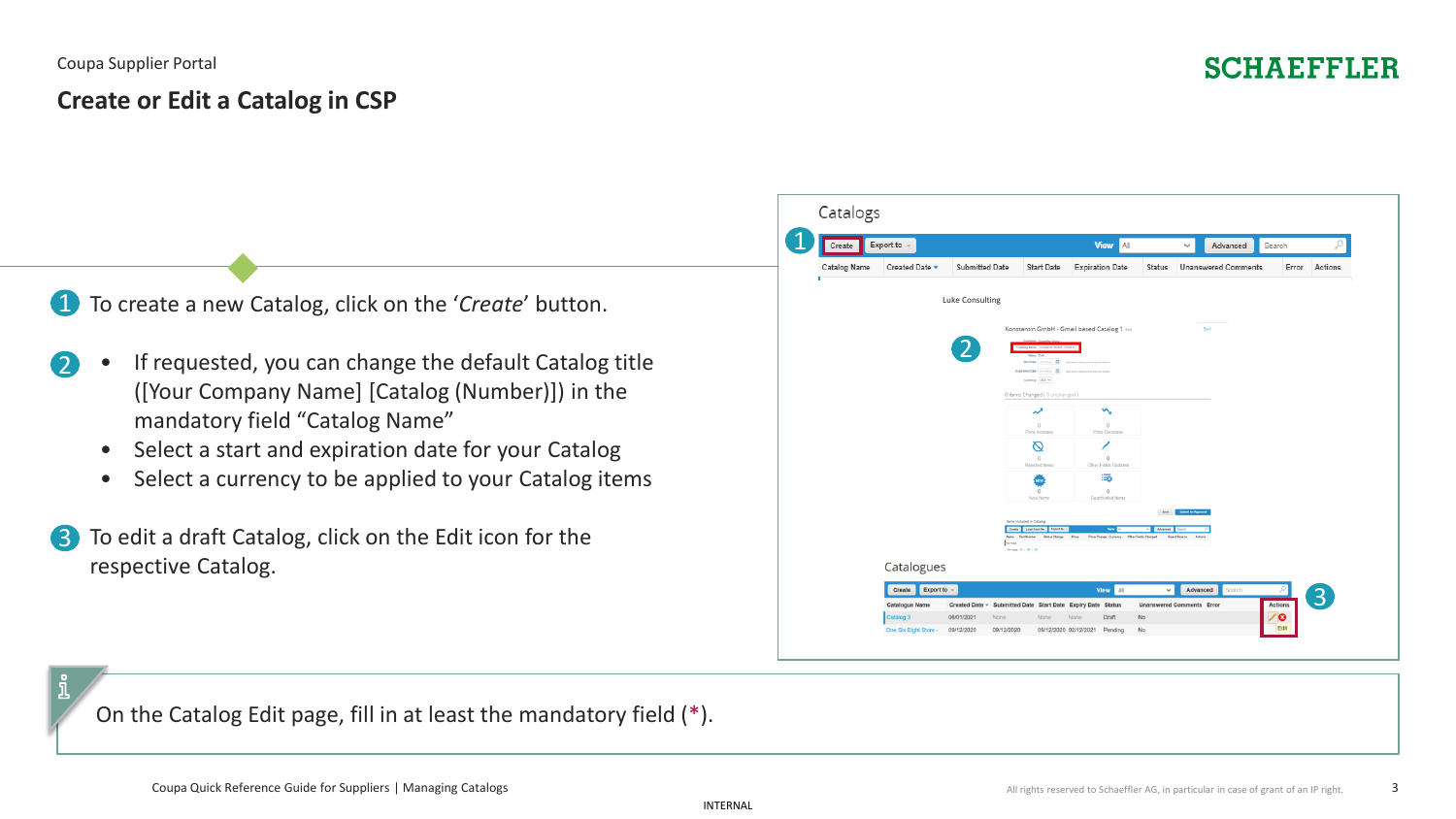#### **Loading of Individual Items**

- From the *'Catalogs*' tab for an individual item load, go to the section **Items Included in Catalog,** click on '*Create*' and fill in the relevant information. Mandatory fields are marked with the red asterisk (\*). 1
- 2 Please consider for any catalog or article creation to be logged in with the language of the catalog/ item you are loading. You can select the language of the bottom of the page.
- 3
- You can select the Unit of Measure (Each, Box, Set etc.) from the provided dropdown list. In addition, you can add an image of the product by clicking 'Browse'.

| Create                       | <b>Load from file</b>              | Export to $\sim$     |              | <b>View</b><br>All           | Advanced<br>Search<br>$\checkmark$         | Ω              |
|------------------------------|------------------------------------|----------------------|--------------|------------------------------|--------------------------------------------|----------------|
| <b>Name</b>                  | <b>Part Number</b>                 | <b>Status Change</b> | <b>Price</b> | <b>Price Change Currency</b> | <b>Other Fields Changed</b>                | <b>Actions</b> |
| No rows.                     |                                    |                      |              |                              |                                            |                |
|                              | Per page 15   45   90              |                      |              |                              |                                            |                |
|                              |                                    |                      |              |                              |                                            |                |
|                              | Catalogue Item Create              |                      |              |                              | Français (Canada)                          |                |
|                              | Item Type Item                     | $\checkmark$         |              |                              | Français (France)<br>Français (Luxembourg) |                |
|                              | *Name Item 1                       |                      |              | $\overline{\bigcirc}$        | Français (Suisse)                          |                |
| * Description                |                                    |                      |              |                              | Italiano (Italia).                         |                |
|                              |                                    |                      |              | Browse No file selected.     | Italiano (Svizzera)                        |                |
|                              | Unit of Measure Activity unit      |                      |              |                              | Magyar                                     |                |
|                              |                                    |                      |              |                              | Nederlands (België)                        |                |
| <b>Manufacturer Name</b>     |                                    |                      |              |                              | <b>RA</b> Doutsch (Doutschland)            |                |
| <b>Manufacturer Part</b>     | Number                             |                      |              |                              |                                            |                |
|                              | Supplier Item Attributes           |                      |              |                              |                                            |                |
| * Part Number                |                                    |                      |              |                              |                                            |                |
| <b>Auxiliary Part Number</b> |                                    |                      |              |                              |                                            |                |
| Manufacturer                 |                                    |                      |              |                              |                                            |                |
|                              | <b>Lead Time</b>                   |                      |              |                              |                                            |                |
|                              | <b>UNSPSC</b>                      |                      |              |                              |                                            |                |
|                              | $\check{~}$<br>Contract            |                      |              |                              |                                            |                |
|                              | <b>Fixed Price</b><br>Pricing Type | $\checkmark$         |              |                              |                                            |                |
|                              | * Price                            |                      |              |                              |                                            |                |
|                              | * Currency USD ~                   |                      |              |                              |                                            |                |
|                              | Savings %                          |                      |              |                              |                                            |                |
| Order Increment              |                                    |                      |              |                              |                                            |                |
| Minimum Order                | Quantity                           |                      |              |                              |                                            |                |
|                              |                                    |                      |              | Save<br>Cancel               |                                            |                |
|                              |                                    |                      |              |                              |                                            |                |
|                              |                                    |                      |              |                              |                                            |                |
|                              |                                    |                      |              |                              |                                            |                |

#### **Note:**

As long as the Catalog is in '*Draft*' status and not submitted for approval you can edit or delete the item after saving it .As soon as the catalog is approved, and you want to do changes you will need to re-submit for approval.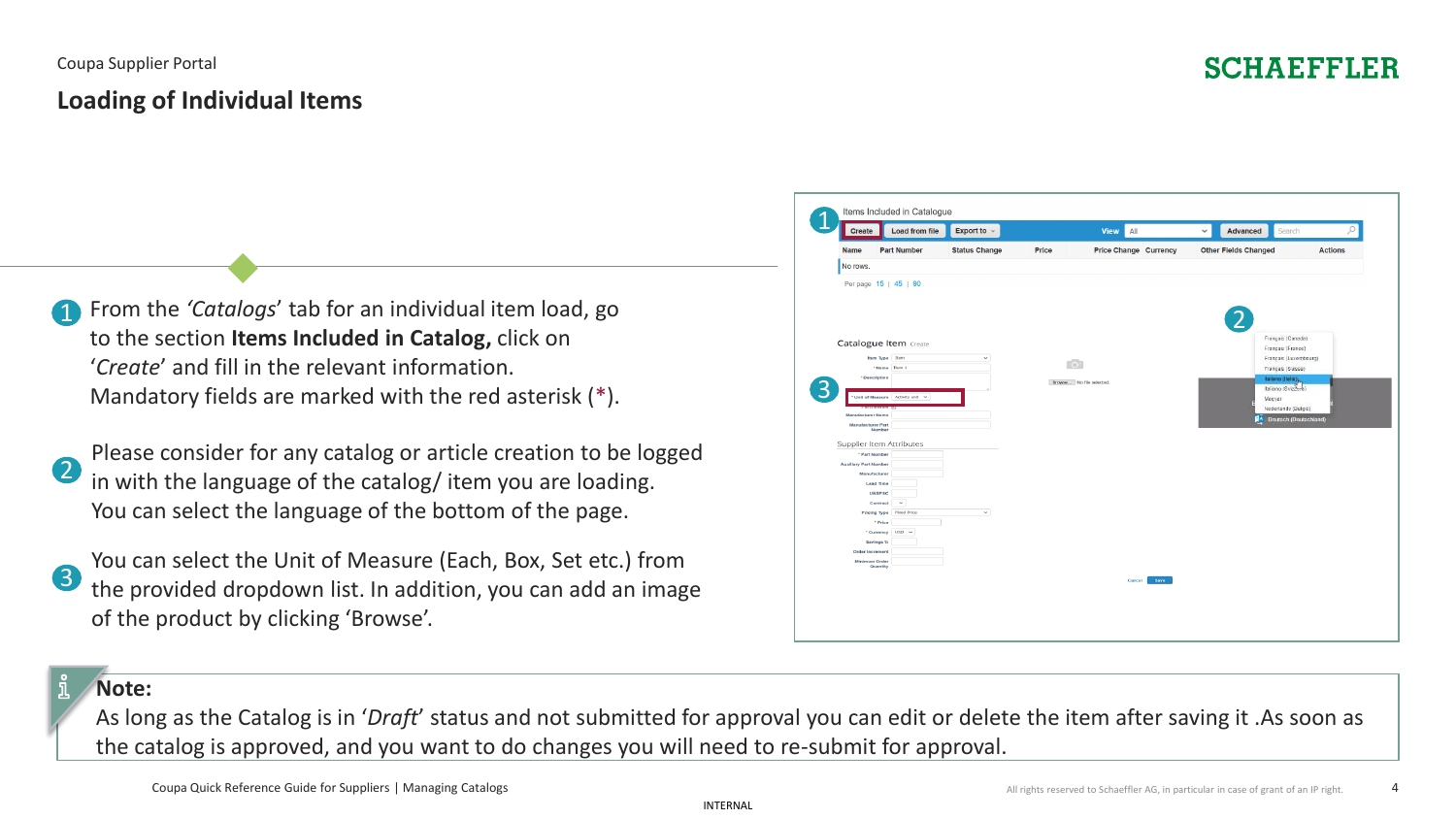## Coupa Supplier Portal **Bulk Upload Items (1/3)**

- From the *'Catalogs*' tab in case of bulk upload of items, click the *"Load from file"* button in the section *"Items included in the catalog"*. 1
	- 1) To receive a blank CSV file as baseline for your new Catalog, click
	- on the '*Download*' dropdown list and select the format, which is suitable for you. (Please consider to be logged in in the matching system language, when downloading the CSV file)
	- Refer to "[How-To-Complete](https://www.schaeffler.de/remotemedien/media/_shared_media_rwd/01_company_1/suppliers_4/coupa/schaeffler_coupa_catalog_field_description_examples_en.xlsx)" for detailed field descriptions of the CSV file. <sup>2</sup> Click
	- 3) To add or modify items from your existing Catalog, click on *'Export to'* for the current list of items. After completing your changes, click on the '*Browse*' button and select your modified CSV file, click Open and click on the button '*Start Upload*'.



#### Note:

2

- Please **don't change the headlines** of the columns in the .csv file
- You have to work in the **system language** that **fits** to the **language of the catalog items** that you want to upload.
- Each Catalog must be approved by Schaeffler before it can be included in Coupa search results.

INTERNAL

# **SCHAEFFLER**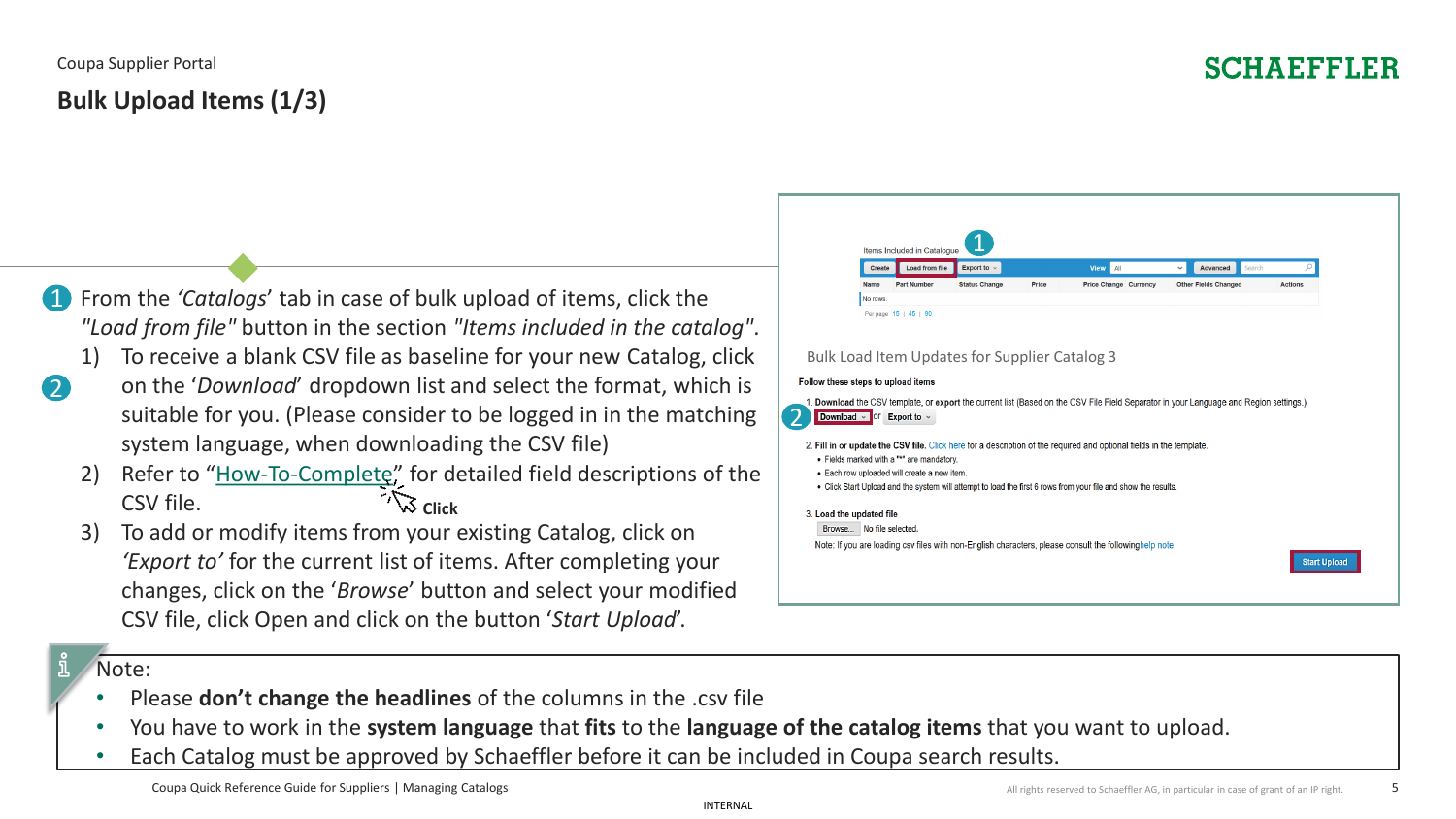## **SCHAEFFLER**

#### Example of a populated csv when clicking '*Download*':

To add or update any images for Catalog items please use the image URL column for links or .png format.

After completing the changes, click on the '*Browse*' button and select your CSV file, click '*Open*', and click on the button '*Start Upload*' (see previous slide). 1

| California<br><b>LE DE COPY</b>                       |                                                |                              | vit v A* A* 三三一 ※ - おWoo-Ted       |                                  |                                             |        |        |                        | 膨<br>Normal                                                                                                                                                                                                                                                                                                                   |                |              |    |         |    | 墨<br>靈 | 曲<br><b>Formal</b> | $\Sigma$ AutoSum<br>$\blacksquare$ |           | $4\sigma$              | 4         | $\mathbb{F}^3$ |
|-------------------------------------------------------|------------------------------------------------|------------------------------|------------------------------------|----------------------------------|---------------------------------------------|--------|--------|------------------------|-------------------------------------------------------------------------------------------------------------------------------------------------------------------------------------------------------------------------------------------------------------------------------------------------------------------------------|----------------|--------------|----|---------|----|--------|--------------------|------------------------------------|-----------|------------------------|-----------|----------------|
|                                                       | $B$ $I$ $U$ $\rightarrow$ $\Box$ $\rightarrow$ |                              |                                    |                                  | 소 - A -   또 등 등 된 편 Bistop & Cente          | $\sim$ | %, % % |                        | <b>Check Cell</b>                                                                                                                                                                                                                                                                                                             | Ventonotory T. |              |    |         |    |        |                    | $Q$ Gear $\overline{ }$            |           | Find &<br>Select v     |           |                |
| Cloboard<br>$\boldsymbol{\times}$                     | Ford<br>$\checkmark$ for                       |                              |                                    |                                  |                                             |        |        |                        |                                                                                                                                                                                                                                                                                                                               |                | <b>Cole</b>  |    |         |    | Cells  |                    |                                    | Editing   |                        |           | Sensitivity    |
|                                                       |                                                |                              |                                    |                                  |                                             |        | AN     | <b>AO</b><br><b>AP</b> | AO.<br>AR                                                                                                                                                                                                                                                                                                                     | AS.            | AT  <br>AU I | AV | AW   AX | AY | M      | BA -               | <b>BA</b>                          | <b>BC</b> | <b>RD</b><br><b>BF</b> | <b>BE</b> | <b>BG</b>      |
| m Type Supplier Pr Supplier Ar Name*<br><b>RESO12</b> | <b>Rem 1</b>                                   | Descriptio: Price*<br>Item 1 | 300 MYR                            | Currency" UOM code active"<br>EA | Yes                                         |        |        |                        | Item Class Lead Time Image UH Link O Title Link O URL Link 1 Title Link 1 URL Link 2 Title Link 2 Title Link 2 URL Link 3 Title Link 3 URL Link 3 Title Link 4 URL Link 5 Title Link 4 URL Link 5 Title Link 4 URL Link 5 Titl<br>https://cdn.shopify.com/s/files/1/1118/8312/products/Bo-One-Kit-parts_800x.jpg?v=1533958096 |                |              |    |         |    |        |                    |                                    |           |                        |           |                |
| <b>RESO13</b><br><b>RESO14</b>                        | <b>Rem 2</b><br><b>Rem 3</b>                   | Item 2<br><b>Item 3</b>      | 310 MYR<br>320 MYR                 | <b>EA</b><br>EA                  | Yes<br>Yes                                  |        |        |                        | https://i2.wp.com/www.vapenitro.com/main/wp-content/uploads/2019/07/8o-One-Starter-Kit-S.jpg/fit-503N2C570&ssl=1<br>https://cdn.shopify.com/s/files/1/1118/8312/products/Bo-One-Kit-parts_800x.jpg?v=1533958096                                                                                                               |                |              |    |         |    |        |                    |                                    |           |                        |           |                |
| <b>RESO15</b>                                         | <b>Item 4</b>                                  | Item 4                       | 330 MYR                            | EA                               | Yes                                         |        |        |                        | https://i.pinimg.com/474x/5d/14/t5/5df4b514ea3b8ec336fc0bd46dd9a15e.jpg                                                                                                                                                                                                                                                       |                |              |    |         |    |        |                    |                                    |           |                        |           |                |
| CAPS012<br>CAPS013                                    | hem 5<br>Item 6                                | Item 5<br>Item 6             | 250 MYR<br>300 MYR                 | EA<br>EA                         | Yes<br>Yes                                  |        |        |                        | https://images.vitber.com/product_main_v2/product/5b8fd563157f8.JPG<br>https://images.vitber.com/product_main_v2/product/5b8fd563157f8.JPG                                                                                                                                                                                    |                |              |    |         |    |        |                    |                                    |           |                        |           |                |
| CAPS014<br>CAPSOIS                                    | <b>Rem 7</b><br><b>Rem 8</b>                   | Item 7<br>Item 8             | 350 MYR<br>450 MYR                 | EA<br>EA                         | Yes<br>Yes                                  |        |        |                        | https://images.vitber.com/product_main_v2/product/5b8fd563157f8.JPG<br>https://images.vitber.com/product_main_v2/product/5b8fd563157f8.JPG                                                                                                                                                                                    |                |              |    |         |    |        |                    |                                    |           |                        |           |                |
|                                                       |                                                |                              |                                    |                                  |                                             |        |        |                        |                                                                                                                                                                                                                                                                                                                               |                |              |    |         |    |        |                    |                                    |           |                        |           |                |
|                                                       |                                                |                              |                                    |                                  |                                             |        |        |                        |                                                                                                                                                                                                                                                                                                                               |                |              |    |         |    |        |                    |                                    |           |                        |           |                |
|                                                       |                                                |                              |                                    |                                  |                                             |        |        |                        |                                                                                                                                                                                                                                                                                                                               |                |              |    |         |    |        |                    |                                    |           |                        |           |                |
|                                                       |                                                |                              |                                    |                                  |                                             |        |        |                        |                                                                                                                                                                                                                                                                                                                               |                |              |    |         |    |        |                    |                                    |           |                        |           |                |
|                                                       |                                                |                              |                                    |                                  |                                             |        |        |                        |                                                                                                                                                                                                                                                                                                                               |                |              |    |         |    |        |                    |                                    |           |                        |           |                |
|                                                       |                                                |                              |                                    |                                  |                                             |        |        |                        |                                                                                                                                                                                                                                                                                                                               |                |              |    |         |    |        |                    |                                    |           |                        |           |                |
|                                                       |                                                |                              |                                    |                                  |                                             |        |        |                        | Bulk Load Item Updates for Supplier Catalog 3                                                                                                                                                                                                                                                                                 |                |              |    |         |    |        |                    |                                    |           |                        |           |                |
|                                                       |                                                |                              | Follow these steps to upload items |                                  |                                             |        |        |                        |                                                                                                                                                                                                                                                                                                                               |                |              |    |         |    |        |                    |                                    |           |                        |           |                |
|                                                       |                                                |                              |                                    |                                  |                                             |        |        |                        |                                                                                                                                                                                                                                                                                                                               |                |              |    |         |    |        |                    |                                    |           |                        |           |                |
|                                                       |                                                |                              |                                    |                                  |                                             |        |        |                        | 1. Download the CSV template, or export the current list (Based on the CSV File Field Separator in your Language and Region settings.)                                                                                                                                                                                        |                |              |    |         |    |        |                    |                                    |           |                        |           |                |
|                                                       |                                                |                              | Download ~ Of Export to ~          |                                  |                                             |        |        |                        |                                                                                                                                                                                                                                                                                                                               |                |              |    |         |    |        |                    |                                    |           |                        |           |                |
|                                                       |                                                |                              |                                    |                                  |                                             |        |        |                        |                                                                                                                                                                                                                                                                                                                               |                |              |    |         |    |        |                    |                                    |           |                        |           |                |
|                                                       |                                                |                              |                                    |                                  |                                             |        |        |                        | 2. Fill in or update the CSV file. Click here for a description of the required and optional fields in the template.                                                                                                                                                                                                          |                |              |    |         |    |        |                    |                                    |           |                        |           |                |
|                                                       |                                                |                              |                                    |                                  | . Fields marked with a "*" are mandatory.   |        |        |                        |                                                                                                                                                                                                                                                                                                                               |                |              |    |         |    |        |                    |                                    |           |                        |           |                |
|                                                       |                                                |                              |                                    |                                  |                                             |        |        |                        |                                                                                                                                                                                                                                                                                                                               |                |              |    |         |    |        |                    |                                    |           |                        |           |                |
|                                                       |                                                |                              |                                    |                                  | · Each row uploaded will create a new item. |        |        |                        |                                                                                                                                                                                                                                                                                                                               |                |              |    |         |    |        |                    |                                    |           |                        |           |                |
|                                                       |                                                |                              |                                    |                                  |                                             |        |        |                        | . Click Start Upload and the system will attempt to load the first 6 rows from your file and show the results.                                                                                                                                                                                                                |                |              |    |         |    |        |                    |                                    |           |                        |           |                |
|                                                       |                                                |                              |                                    |                                  |                                             |        |        |                        |                                                                                                                                                                                                                                                                                                                               |                |              |    |         |    |        |                    |                                    |           |                        |           |                |
|                                                       |                                                |                              | 3. Load the updated file           |                                  |                                             |        |        |                        |                                                                                                                                                                                                                                                                                                                               |                |              |    |         |    |        |                    |                                    |           |                        |           |                |
|                                                       |                                                |                              | Browse No file selected.           |                                  |                                             |        |        |                        |                                                                                                                                                                                                                                                                                                                               |                |              |    |         |    |        |                    |                                    |           |                        |           |                |
|                                                       |                                                |                              |                                    |                                  |                                             |        |        |                        |                                                                                                                                                                                                                                                                                                                               |                |              |    |         |    |        |                    |                                    |           |                        |           |                |
|                                                       |                                                |                              |                                    |                                  |                                             |        |        |                        | Note: If you are loading csv files with non-English characters, please consult the followinghelp note.                                                                                                                                                                                                                        |                |              |    |         |    |        |                    |                                    |           | <b>Start Upload</b>    |           |                |

#### **Note:**

**Do not** change the column header names in the .csv file.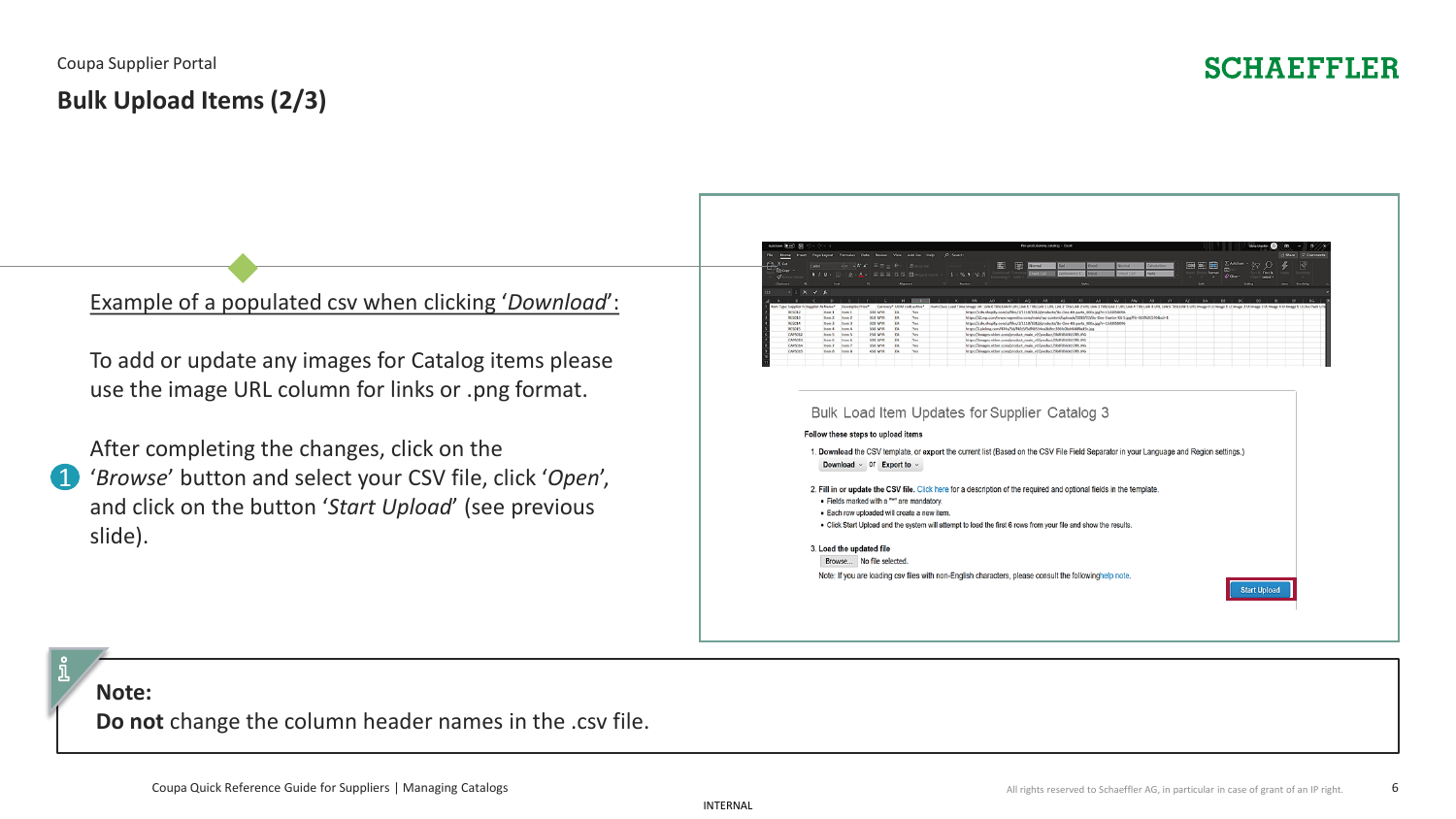Once the upload is complete, Coupa checks your file and shows you the **Verify Data** screen. Here you have the possibility to check your changes and to finish the upload (all changes are highlighted in orange).

- Click '*Cancel*' if you need to correct any data in the .csv file and upload the new .csv file again.
- If you are happy with the changes, click *'Finish Upload'* and you will receive a message that the upload has been completed successfully.



#### **Note:**

The **Item(s) Changed** section is updated with your changes.